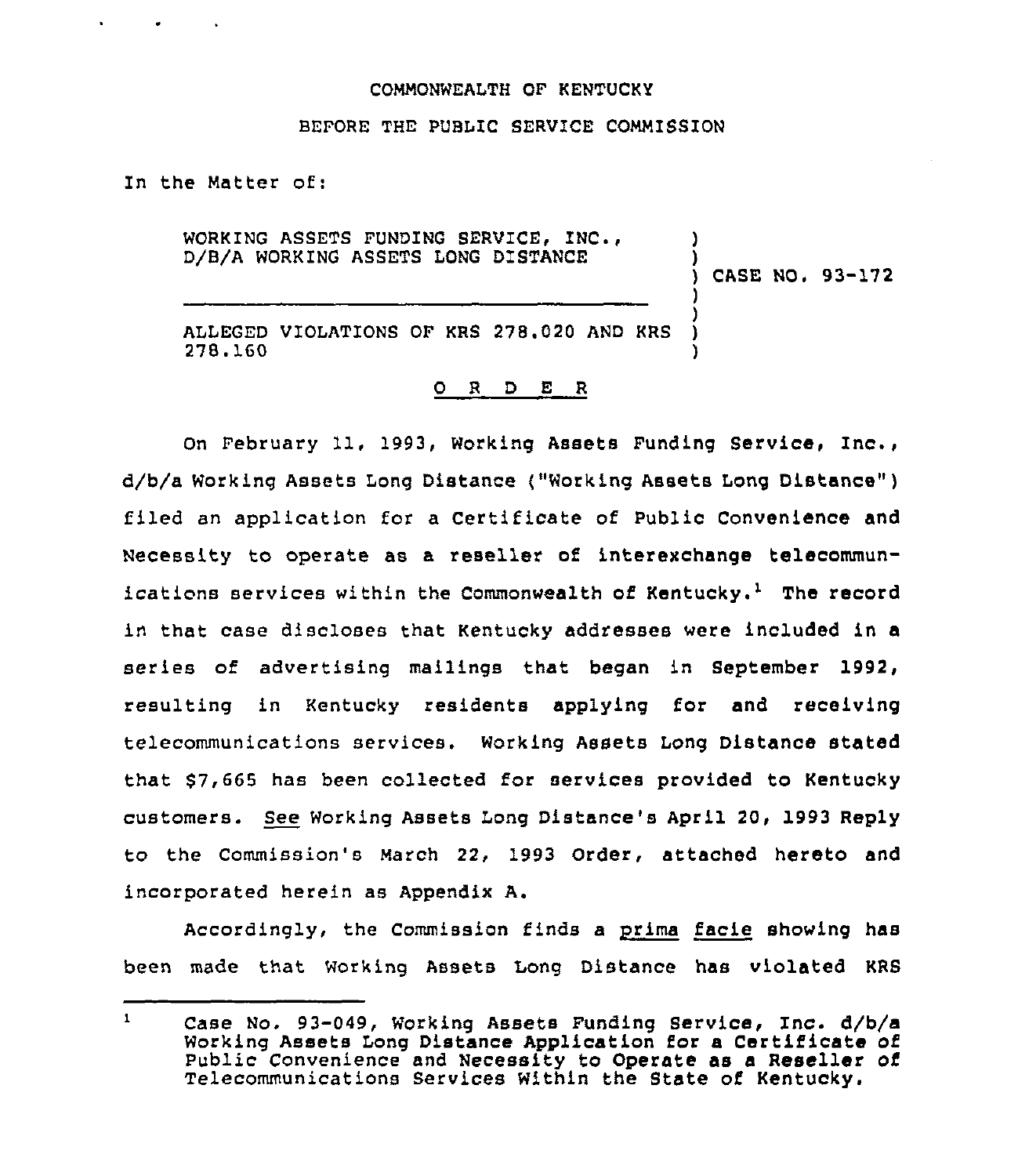278.020(1) and KRS 278.160 by failing to obtain proper certification from the Commission prior to providing utility service to Kentucky residents and by failing to file <sup>a</sup> schedule of rates and conditions of service prior to collecting compensation for the service provided, respectively. Therefore, Working Assets Long Distance should immediately cease and desist charging for any interexchange telecommunications services within the Commonwealth of Kentucky.

IT IS THEREFORE ORDERED thatt

 $\mathbf{r} = \left\{ \mathbf{r} \in \mathbb{R}^d \mid \mathbf{r} \in \mathbb{R}^d \mid \mathbf{r} \in \mathbb{R}^d \right\}$ 

l. Working Assets Long Distance shall immediately cease and desist from charging for any interexchange telecommunications services within the Commonwealth of Kentucky.

2. Working Assets Long Distance shall appear at a hearing scheduled on June 15, 1993 at 10:00 a.m., Eastern Daylight Time, in Hearing Room <sup>1</sup> of the Commission's offices at 730 Schenkel Lane, Frankfort, Kentucky, to present evidence on the alleged violation of KRS 278.020(1) and 27S.160, and to show cause, if any it can, why penalties should not be imposed in accord with KRS 278.990 and why all compensation collected from Kentucky residents should not be refunded.

3. Working Assets Long Distance shall file <sup>a</sup> response to the probable violation noted herein within 20 days of the date of this Order, and any request for an informal conference shall be filed in writing within that time.

4. Any request to reschedule the hearing shall be made in writing no later than 48 hours prior to the scheduled hearing date.

 $-2-$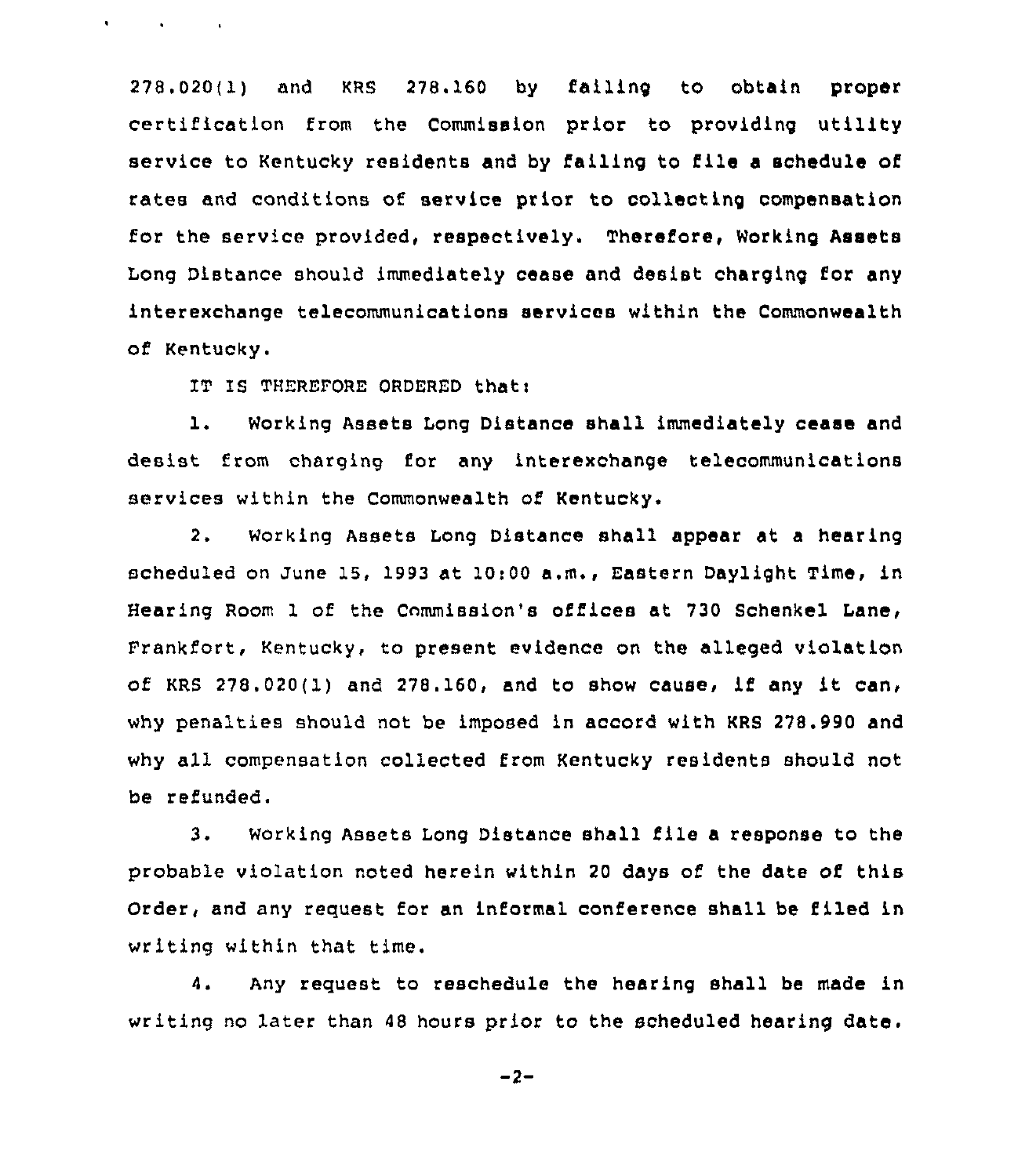Done at Frankfort, Kentucky, this 11th day of May, 1993.

PUBLIC SERVICE COMMISSI Chairman alumas UL Dolma Commissione

ATTEST:

 $\mathbf{v} = \mathbf{v} \times \mathbf{v}$  , we have  $\mathbf{v} = \mathbf{v} \times \mathbf{v}$ 

<u>:12</u> Executive Director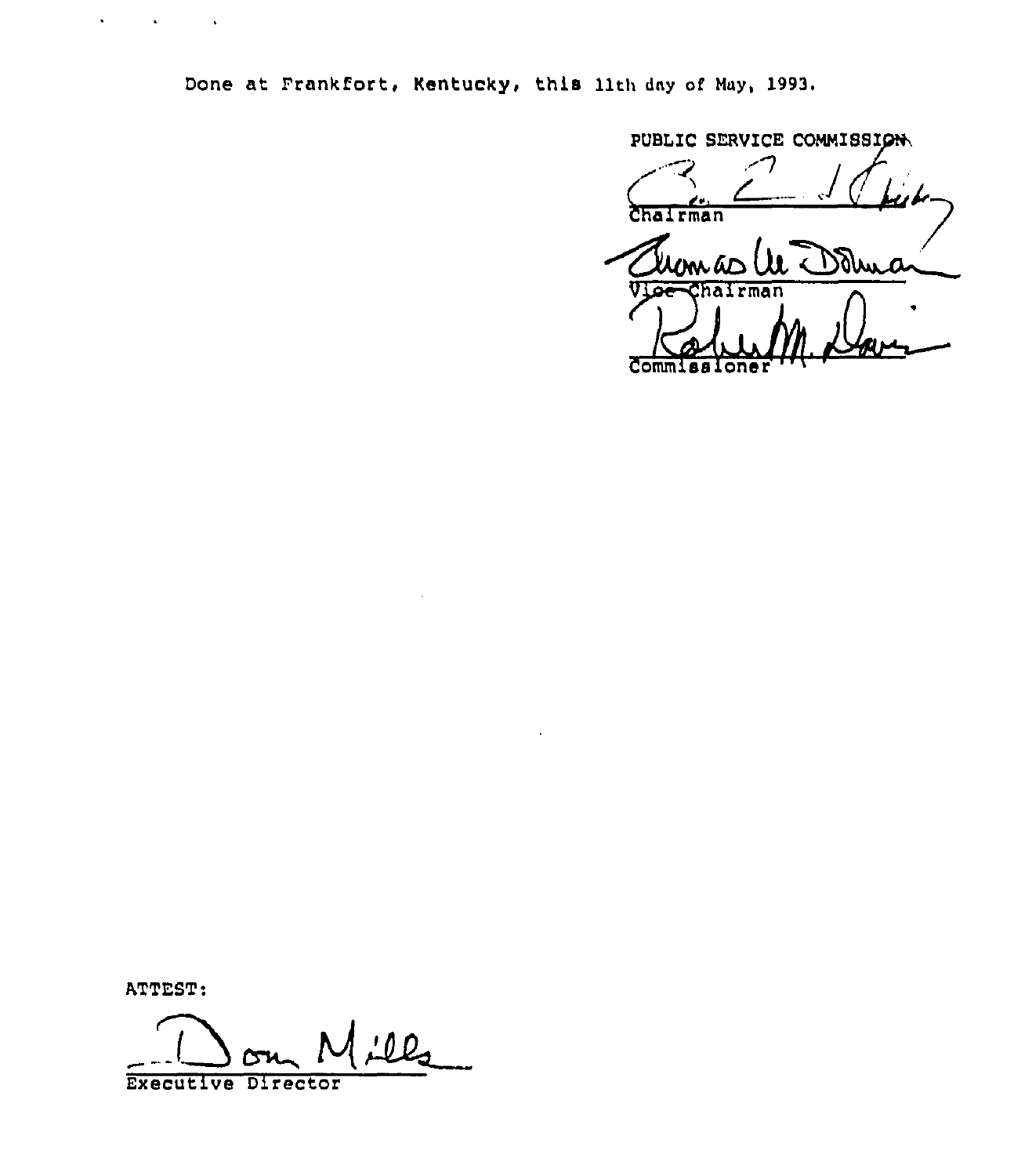## APPENDIX A

APPENDIX TO AN ORDER OF THE PUBLIC SERVICE COMMISSION OF KENTUCKY IN CASE NO. 93-172 DATED May 11, 1993.

# COMMONWEALTH OF KENTUCKY BEFORE THE PUBLIC SERVICE COMMISSION

In the Matter of:

APPLICATION FOR A CERTIFICATE OF PUBLIC CONVENIENCE AND NECESSITY TO OPERATE AS A RESELLER OF TELECOMMUNICATIONS SERVICES WITHIN THE STATE OF KENTUCKY

APR 20 1993

**RECEIVED** 

**PUBLIC SERVICE COMMISSION** 

CASE NO. 93-049

# APPLICANT'S REPLY TO ORDER DATED MARCH 22, 1993

Working Assets Funding Service, Inc. ("Working Assets" or "Company") respectfully submits its responses to the Order issued by the Public Service Commission of Kentucky.

1. Working Assets has collected \$7665 from Kentucky customers for the provision of intrastate telecommunications services. Working Assets' policy has been actively to suppress Kentucky addresses from its advertising mailing lists to avoid offering service prior to certification. However, during as series of mailing beginning in September of 1992, Kentucky addresses were erroneously not suppressed, and direct mail pieces were sent to a selection of Kentucky residents. Kentucky residents constituted 0.69% of the direct mail campaign's target audience. Orders for service were accepted by the Company's customer service division. When the existence of Kentucky customers came to the attention of the Company's management, steps were taken to seek certification from the Commission.

2. Working Assets does not own, operate or have any affiliation with coin-operated telephone providers in any jurisdiction.

3. Working Assets is a non facility-based reseller, and does not provide alternative operator services. Working Assets customers receive the operator services of Working Assets' underlying carrier, U.S. Sprint, and are billed for these services by Working Assets.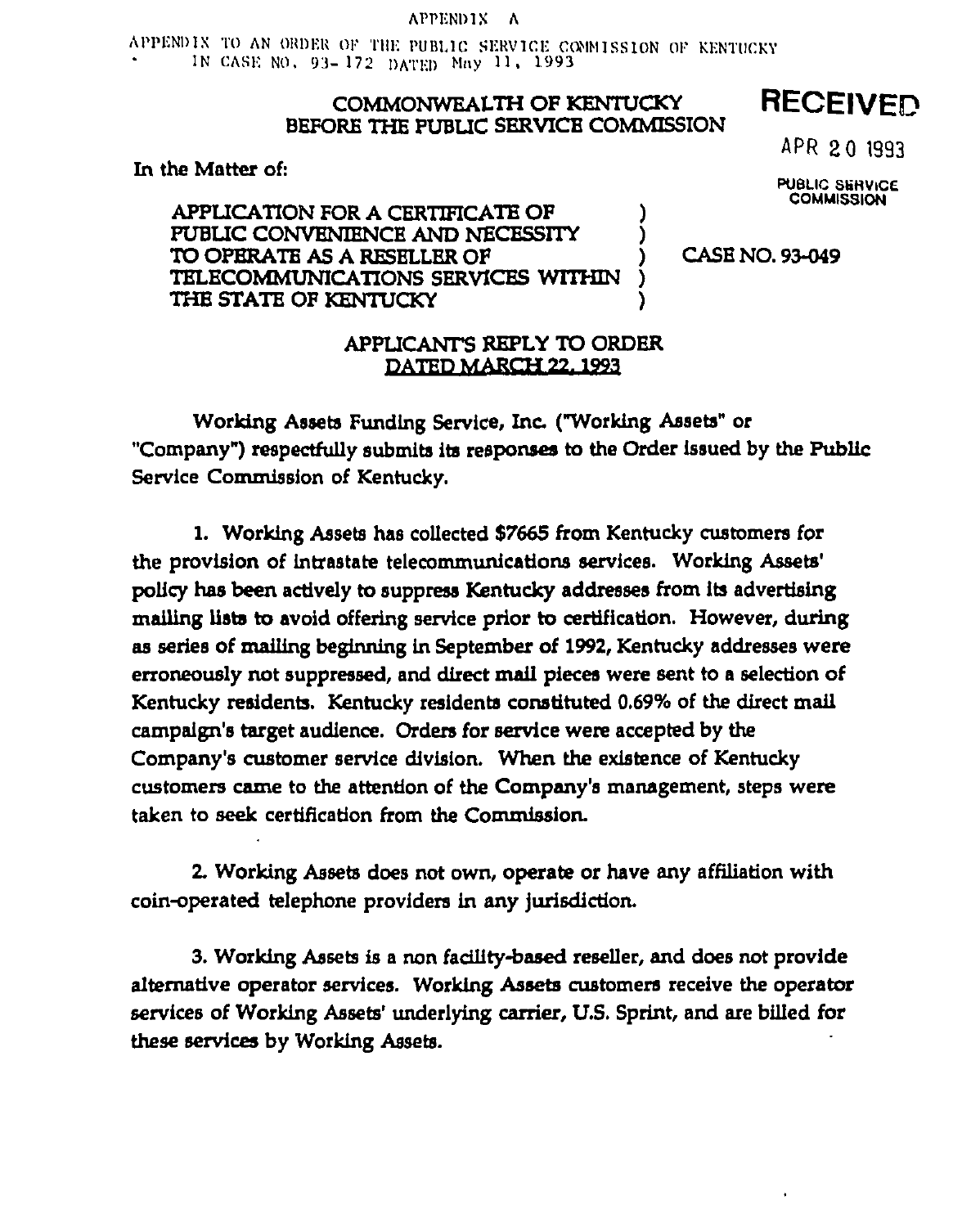4. Attached is Working Assets' revised proposed tariff, including a revised version of Original Sheet 6, reflecting the adjustment ordered by the Commission.

5. Attached is Working Assets' revised proposed tariff, including a revised version of Original Sheet 4, reflecting the adjustment ordered by the Commission.

6. Working Assets' toll-free customer service number is (800) 788-0898. It is provided on every invoice.

7. Attached is Working Assets' revised proposed tariff, including a revised version of Original Sheet 9, reflecting the adjustment ordered by the Commission.

8. Attached is Working Assets' revised proposed tariff, including a revised version of Original Sheet 11, deleting the provision relating to the Company's potential examination of credit histories. Working Assets currently does not examine the credit histories of its residential customers in any jurisdiction, and will refrain from instituting such a policy with respect to iis Kentucky customers.

9. Attached is Working Assets' revised proposed tariff, including the substitution ordered by the Commission.

10. Attached is Working Assets' revised proposed tariff, including a revised version of Original Sheet 13 that contains the notice provision ordered by the Commission.

11. Attached is Working Assets' revised proposed tariff, including a revised version of Original Sheet 13 that contains the restricdons on termination ordered by the Commission.